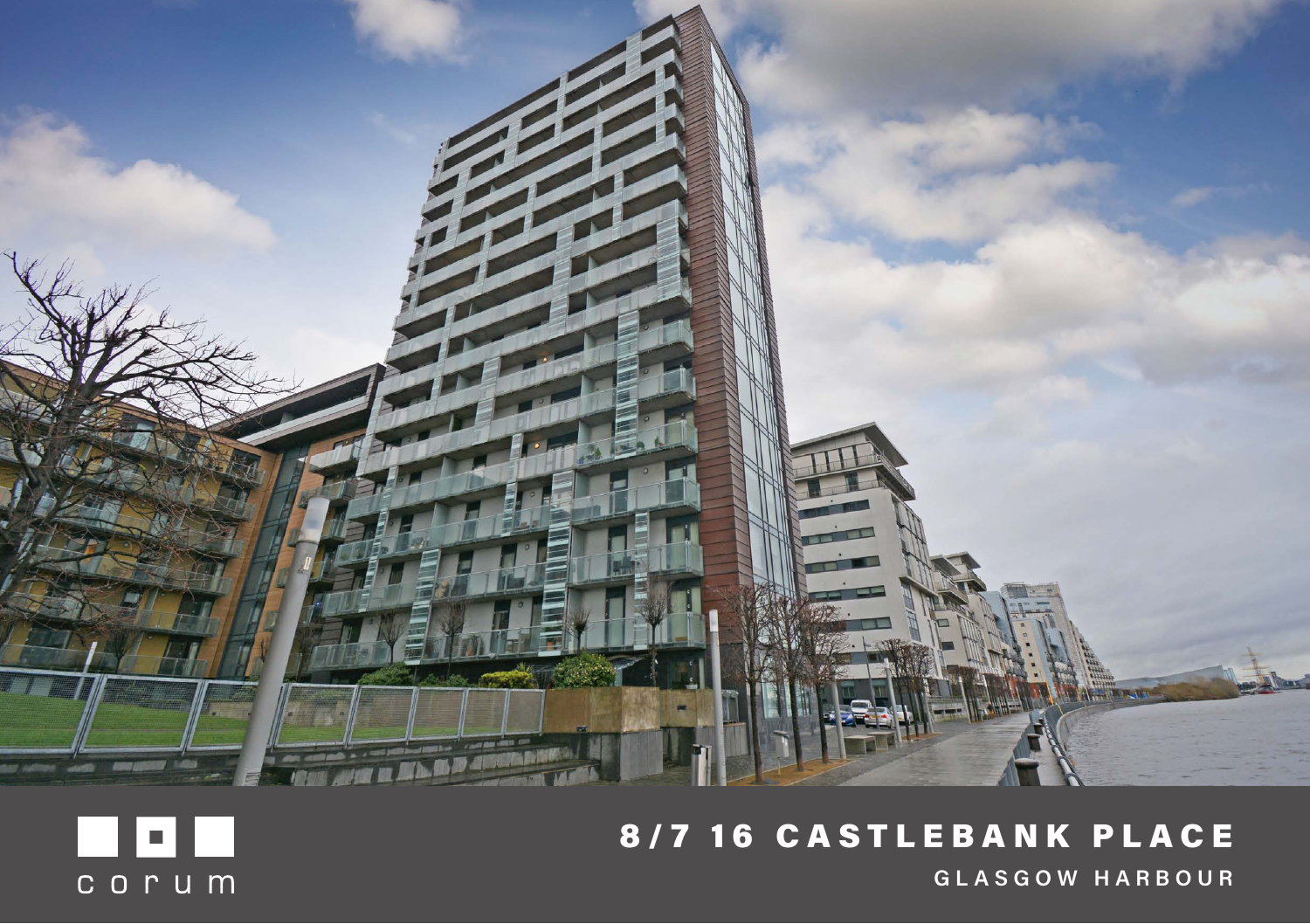# THE PROPERTY

### 2 | BED ROOMS 2 | BATH ROOMS 1 | PUBLIC ROOM

**8/7 16 Castlebank Place is a lovely two-bedroom, eighth floor flat with fabulous views along the Clyde Riverfront and an underground, allocated car parking space.**

The property is initially accessed via a secure video door entry system, with stair and double lift access to all levels. The internal accommodation comprises; welcoming, L-shaped large reception hallway with storage cupboard off and an open plan lounge/kitchen with floor to ceiling windows giving access to a balcony spanning the full width of the flat. There are two double bedrooms, both with built in wardrobes and access to the balcony, and the principal is further enhanced with an en suite bathroom. A modern shower room with WC completes the internal accommodation.

The property also benefits from electric heating, secure entry system, lift and an allocated, underground parking space.

#### **Amenities**

Glasgow Harbour is well placed for local amenities on Dumbarton Road and Crow Road, including shops, cafes, bars and restaurants. There are also a number of national retailers, including Marks & Spencer, Sainsburys, and Boots. Popular Byres Road offers a further selection of shops and amenities, including cafes, bars and restaurants. Here, there is also a Waitrose and a cinema.



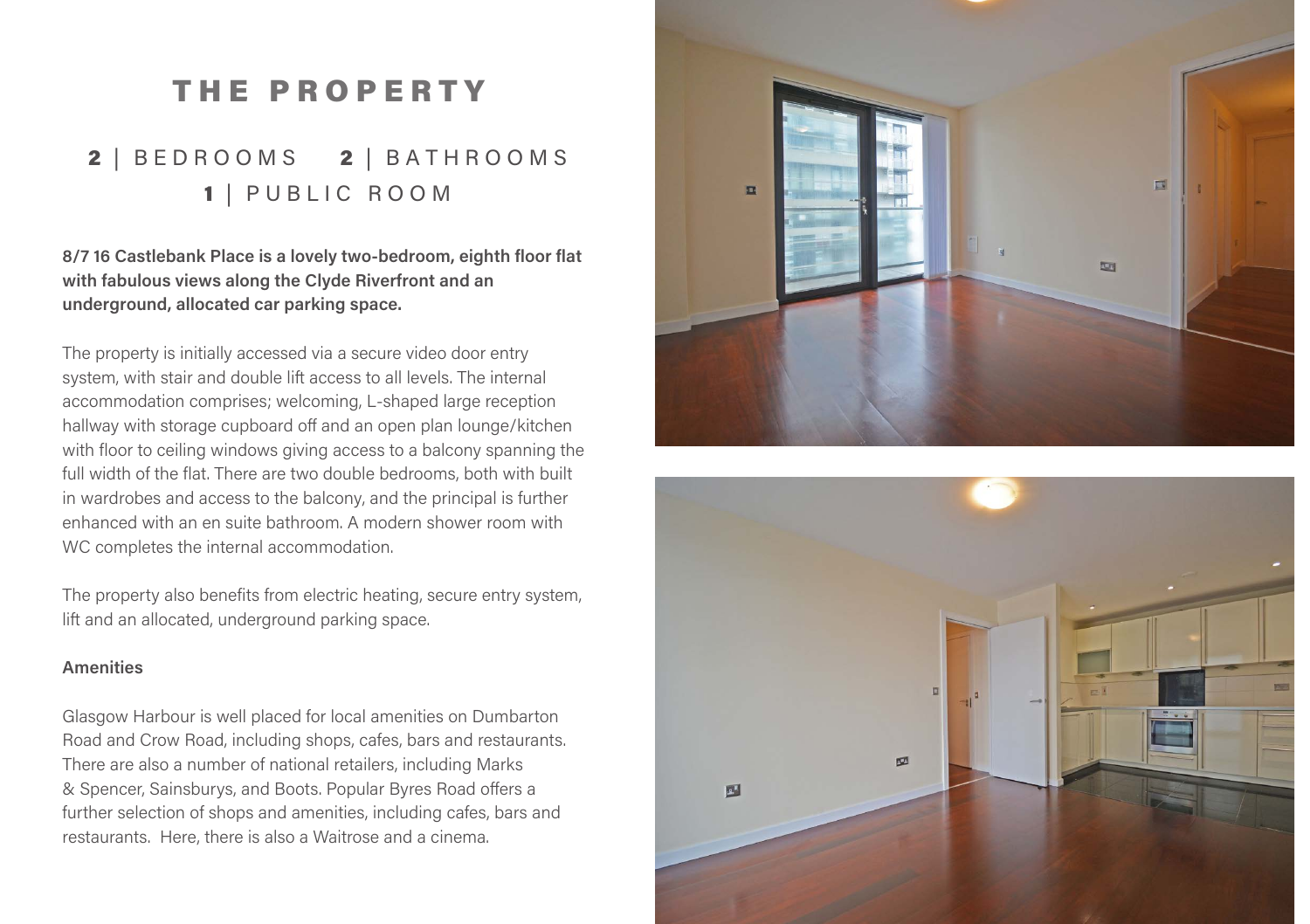





**WE4506** | Sat Nav: 16 Castlebank Place, Glasgow Harbour, G11 6BX

All measurements and distances are approximate. Floorplans are for illustration purposes and may not be to scale.

For the full home report visit **www.corumproperty.co.uk**